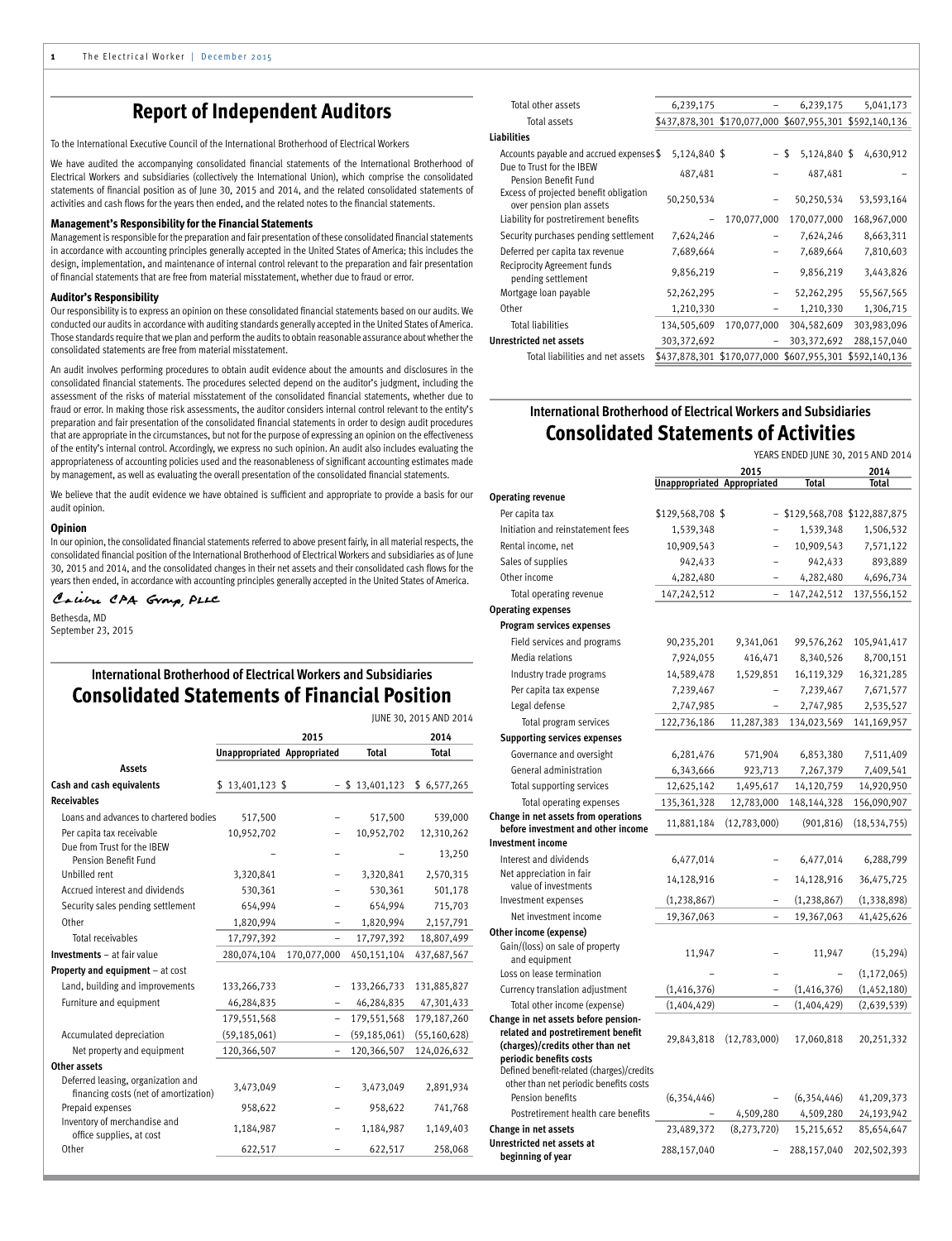**Change in appropriation for postretirement benefit costs** (8,273,720) 8,273,720 – – **Unrestricted net assets at end of year** \$303,372,692 \$ – \$303,372,692 \$288,157,040

### **International Brotherhood of Electrical Workers and Subsidiaries Consolidated Statements of Cash Flows**

YEARS ENDED JUNE 30, 2015 AND 2014 **2015 2014 Cash flows from operating activities** Cash flows from Affiliated chartered bodies <br>\$ 133,287,110 \$ 123,922,812 Interest and dividends 6,447,831 6,236,781 Rental income 10,159,017 9,928,754 Participant contributions collected on behalf of PRF 63,681,258 60,839,364 Reimbursement of administrative expenses from PBF 2,600,000 2,750,000 Other 2,578,298 Cash provided by operations 227,206,886 206,256,009 Cash paid for Salaries, payroll taxes, and employee benefits (86,180,948) (95,521,458) Service providers, vendors and others (53,420,666) (42,731,178) Participant contributions remitted to PBF (63,330,527) (60,719,181) Per capita tax (7,239,467) (7,671,577) Interest (3,028,522) (3,224,564) Cash used for operations (213,200,130) (209,867,958) Net cash provided by (used for) operating activities 14,006,756 (3,611,949) **Cash flows from investing activities** Loans and advances made to chartered bodies – (52,500) Repayments on loans and advances made to chartered bodies 21,500 19,500 Purchase of property and equipment (4,865,930) (5,164,951) Purchase of investments (221,196,109) (196,209,518) Proceeds from sale of property and equipment 1,696,155 23,746 Proceeds from sale of investments 216,707,056 198,157,072 Net short-term cash investment transactions 5,176,076 6,698,972 Net cash provided by (used for) investing activities (2,461,252) 3,472,321 **Cash flows from financing activities** Payments on mortgages and other notes (3,305,270) (3,124,735) Net cash used for financing activities (3,305,270) (3,124,735) **Effect of exchange rate changes on cash** (1,416,376) (1,452,180) **Net increase (decrease) in cash** 6,823,858 (4,716,543) **Cash and cash equivalents** Beginning of year 6,577,265 11,293,808 End of year  $$ 13,401,123 $ 6,577,265$ **Reconciliation of change in net assets to net cash provided by (used for) operating activities** Change in net assets **\$** 15,215,652 \$ 85,654,647 Noncash charges (credits) included in income Depreciation and amortization 6,260,732 6,524,056 Net appreciation in fair value investments (14,128,916) (36,475,725) (Gain)/loss on sale of property and equipment (11,947) 15,294 Loss on lease termination before termination fees received – 1,323,768 Currency translation adjustment 1,416,376 1,452,180 Changes in accruals of operating assets and liabilities

| Receivables                                                                      | 1,678,424   | (2, 244, 385) |
|----------------------------------------------------------------------------------|-------------|---------------|
| Unbilled rent receivable                                                         | (750, 526)  | 2,205,929     |
| Deferred leasing costs, before amortization                                      |             | (830,010)     |
| Other assets                                                                     | (616, 887)  | (18, 118)     |
| Excess or deficiency of pension plan assets<br>over projected benefit obligation | (3,342,630) | (42,610,168)  |
| Accounts payable and accrued expenses                                            | 493,928     | (855, 363)    |
| Accrued postretirement benefit cost                                              | 1,110,000   | (16,755,000)  |
| Deferred revenue                                                                 | (120, 939)  | 892,826       |
| Reciprocity Agreement funds pending settlement                                   | 6,412,393   | (1,814,196)   |
| Payroll deductions and other liabilities                                         | 391,096     | (77, 684)     |
| Net cash provided by (used for) operating activities                             | 14,006,756  | (3,611,949)   |
|                                                                                  |             |               |

## **International Brotherhood of Electrical Workers and Subsidiaries Notes to Consolidated Financial Statements**

YEARS ENDED JUNE 30, 2015 AND 2014

#### **Note 1. Summary of Significant Accounting Policies**

**Nature of Operations—**The International Brotherhood of Electrical Workers (International Union) is an international labor union established to organize all workers for the moral, economic and social advancement of their condition and status. The significant portion of the International Union's revenue comes from per capita taxes of members paid by the local unions.

**Basis of Presentation—**The consolidated financial statements include the accounts of the International Brotherhood of Electrical Workers and the IBEW Headquarters Building LLC, of which the International Brotherhood of Electrical Workers owns 99%. The IBEW Headquarters Building LLC holds title to real estate, an office building that was acquired in June 2004, which beginning late-January 2005 serves as the headquarters for the International Brotherhood of Electrical Workers. All inter-organization accounts and transactions have been eliminated in consolidation. The International Union maintains an appropriated fund designation for internal tracking of postretirement benefits.

**Method of Accounting—**The consolidated financial statements have been prepared using the accrual basis of accounting in accordance with U.S. generally accepted accounting principles.

**Investments—**Generally, investments are carried at fair value. Changes in fair value of investments are recognized as unrealized gains and losses. For the purpose of recording realized gains or losses, the average cost method is used. Purchases and sales are recorded on a trade-date basis. The purchases and sales pending settlement are recorded as either assets or liabilities in the consolidated statements of financial position. Pending sales represent amounts due from brokers while pending purchases represent amounts due to brokers for trades not settled. All pending transactions at June 30, 2015 and 2014 were settled in July 2015 and July 2014, respectively.

**Property and Equipment—**Building, improvements, furniture and equipment are carried at cost. Major additions are capitalized. Replacements, maintenance and repairs which do not improve or extend the lives of the respective assets are expensed currently. Depreciation is computed using the straight-line method over the estimated useful lives of the related assets, which are as follows:

| Building and improvements | $10-40$ years            |
|---------------------------|--------------------------|
| Tenant improvements       | Life of respective lease |
| Furniture and equipment   | $2-10$ years             |

**Accounts Receivable—**Trade accounts receivable are reported net of an allowance for expected losses. Based on management's evaluation of receivables, the allowance account has a zero balance at June 30, 2015 and 2014.

**Inventory—**The International Union maintains an inventory of supplies for use and for resale to local unions and individual members. Inventory is stated at average inventory cost which approximates the selling price of items held.

**Canadian Exchange—**The International Union maintains assets and liabilities in Canada as well as the United States. It is the intent of the International Union to receive and expend Canadian dollars in Canada and not, on a regular basis, convert them to U.S. dollars. For financial statement purposes, all assets and liabilities are expressed in U.S. dollar equivalents.

Canadian dollars included in the consolidated statements of financial position are translated at the appropriate year-end exchange rates. Canadian dollars included in the consolidated statements of activities are translated at the average exchange rates for the year. Unrealized increases and decreases due to fluctuations in exchange rates are included in "Currency translation adjustment" in the consolidated statements of activities.

**Statements of Cash Flows—**For purposes of the consolidated statements of cash flows, cash is considered to be amounts on hand and in demand deposit bank accounts subject to immediate withdrawal.

**Estimates—**The preparation of consolidated financial statements in conformity with accounting principles generally accepted in the United States requires management to make estimates and assumptions that affect certain reported amounts and disclosures. Actual results could differ from those estimates.

#### **Note 2. Tax Status**

The International Union is generally exempt from federal income and District of Columbia franchise taxes as an organization described in Section 501(c)(5) of the Internal Revenue Code. The International Union is, however, subject to tax on net profits generated by activities defined as unrelated business activities under applicable tax law. IBEW Headquarters Building, LLC (the Company) is not a taxpaying entity for federal income tax purposes, and thus no income tax expense or deferred tax asset has been reported in the consolidated financial statements. Income of the Company is taxed to the members in their respective returns. The International Union's Forms 990, *Return of Organization Exempt from Income Tax*, and Form 990-T, *Exempt Organization Unrelated Business Income Tax Return*, for the years ended June 30, 2012 through 2014 are subject to examination by the Internal Revenue Service (IRS), generally for three years after they were filed.

#### **Note 3. Investments**

The following methods and assumptions were used to estimate the fair value of each class of financial instruments which are listed below. For short-term cash investments, the cost approximates fair value because of the short maturity of the investments. Generally, government and government agency obligations, corporate bonds and notes, stocks, the AFL-CIO Housing Investment Trust, and mutual funds fair values are estimated using quoted market prices. For mortgage loans, the fair value is determined based on the discounted present value of future cash flows using the current quoted yields of similar securities. Investments in 103-12 entities are generally carried at fair value using net asset value per share as reported by the investee, while the fair values of investments in limited partnerships are estimated based on financial information provided by each partnership.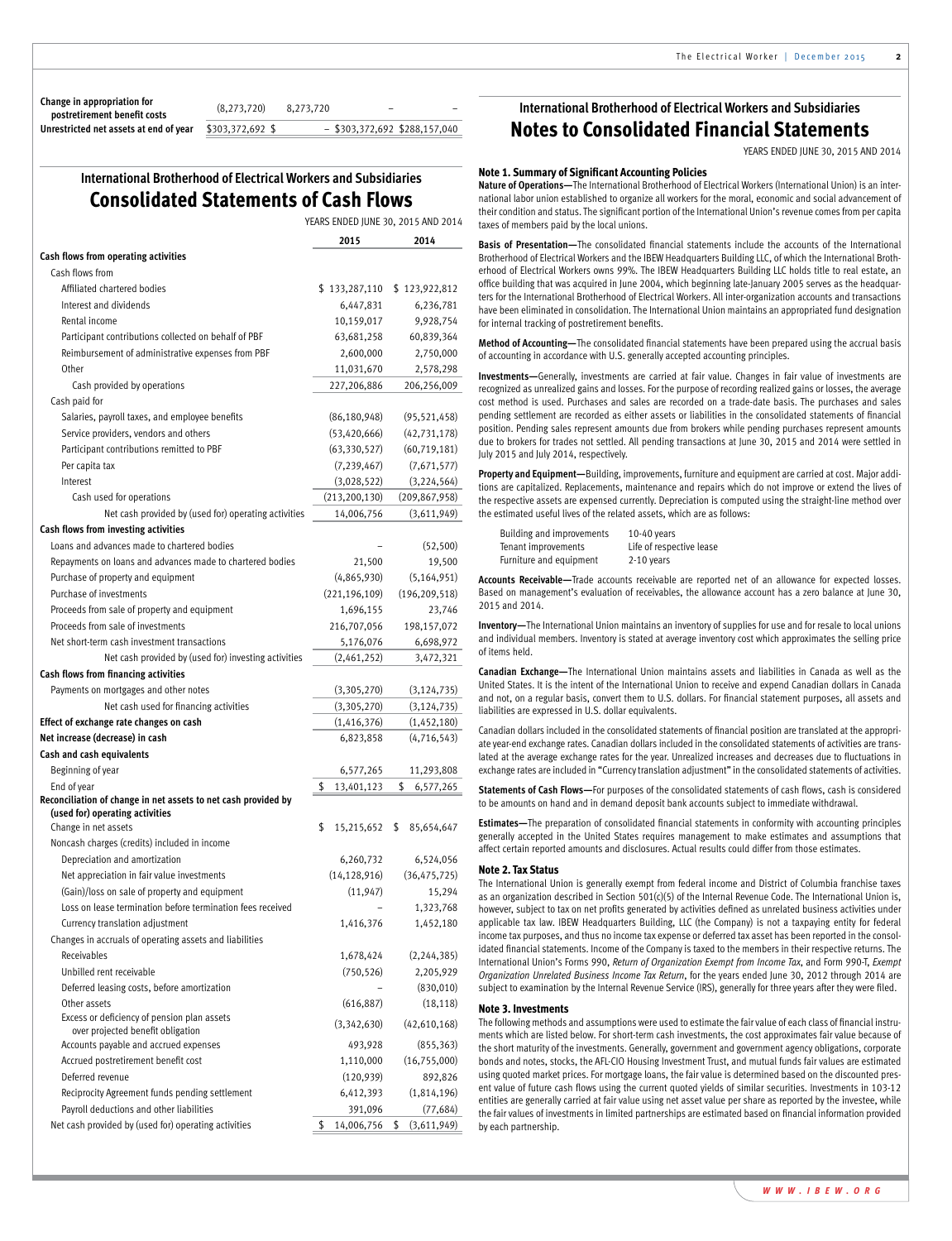#### **3** The Electrical Worker | December 2015

|                                              | June 30, 2015    |                   |  |  |  |
|----------------------------------------------|------------------|-------------------|--|--|--|
|                                              | Cost             | <b>Fair Value</b> |  |  |  |
| Short-term cash investments                  | 11,878,207<br>S. | \$11,878,207      |  |  |  |
| Government and government agency obligations | 41.916.646       | 41.517.910        |  |  |  |
| Corporate bonds and notes                    | 44,198,528       | 42,921,237        |  |  |  |
| <b>Stocks</b>                                | 134,771,893      | 179,735,402       |  |  |  |
| Mortgage loans                               | 2,558,370        | 2,661,373         |  |  |  |
| <b>Mutual funds</b>                          | 361,666          | 455,518           |  |  |  |
| 103-12 entities                              | 79,545,076       | 124,833,036       |  |  |  |
| Limited partnership                          | 14,600,000       | 15.504.413        |  |  |  |
| Other alternative investments                | 15,260,055       | 13,303,488        |  |  |  |
| <b>AFL-CIO Housing Investment Trust</b>      | 17,646,492       | 17,340,520        |  |  |  |
|                                              | \$362,736,933    | \$450,151,104     |  |  |  |

|                                              | June 30, 2014 |                   |  |  |
|----------------------------------------------|---------------|-------------------|--|--|
|                                              | Cost          | <b>Fair Value</b> |  |  |
| Short-term cash investments                  | \$16,774,562  | \$16,774,562      |  |  |
| Government and government agency obligations | 41,741,517    | 41,834,014        |  |  |
| Corporate bonds and notes                    | 43,530,014    | 44,114,787        |  |  |
| <b>Stocks</b>                                | 120,929,740   | 166,268,603       |  |  |
| Mortgage loans                               | 2,711,534     | 2,814,537         |  |  |
| <b>Mutual funds</b>                          | 720.100       | 874,309           |  |  |
| 103-12 entities                              | 79,668,644    | 119,478,735       |  |  |
| Limited partnership                          | 14,600,000    | 15,056,014        |  |  |
| Other alternative investments                | 14,048,596    | 13,511,837        |  |  |
| <b>AFL-CIO Housing Investment Trust</b>      | 17,144,092    | 16,960,169        |  |  |
|                                              | \$351,868,799 | \$437,687,567     |  |  |

The International Union uses generally accepted accounting standards related to Fair Value Measurements, for assets and liabilities measured at fair value on a recurring basis. These standards require quantitative disclosures about fair value measurements separately for each major category of assets and liabilities, clarify the definition of fair value for financial reporting, establish a hierarchal disclosure framework for measuring fair value, and require additional disclosures about the use of fair value measurements. The three levels of the fair value hierarchy and their applicability to the International Union's portfolio investments, are described below:

Level 1—Unadjusted quoted prices in active markets that are accessible at the measurement date for identical, unrestricted assets or liabilities.

Level 2—Quoted prices for similar assets or liabilities, or inputs that are observable, either directly or indirectly, for substantially the full term through corroboration with observable market data. Level 2 includes investments valued at quoted prices adjusted for legal or contractual restrictions specific to the security.

Level 3—Pricing inputs are unobservable for the asset or liability, that is, inputs that reflect the reporting entity's own assumptions about the assumptions market participants would use in pricing the asset or liability. Level 3 includes private portfolio investments that are supported by little or no market activity.

The following is a summary of the inputs used as of June 30, 2015, in valuing investments carried at fair value:

| <b>Description</b>                              | <b>Total</b><br>June 30, 2015 | <b>Investments at Prices for Assets</b><br>(Level 1) | Quoted Market Significant Other<br>Observable<br>Inputs (Level 2) | <b>Significant</b><br>Unobservable<br>Inputs (Level 3) |
|-------------------------------------------------|-------------------------------|------------------------------------------------------|-------------------------------------------------------------------|--------------------------------------------------------|
| Cash and cash equivalents                       | \$11,878,207                  | \$                                                   | \$11,878,207                                                      | \$                                                     |
| <b>Stocks</b>                                   |                               |                                                      |                                                                   |                                                        |
| <b>Financial services</b>                       | 15,617,340                    |                                                      |                                                                   | 15,617,340                                             |
| <b>Banks</b>                                    | 15,489,866                    | 15,489,866                                           |                                                                   |                                                        |
| Pharmaceuticals                                 | 15,304,440                    | 15,304,440                                           |                                                                   |                                                        |
| Retail                                          | 10,493,483                    | 10,493,483                                           |                                                                   |                                                        |
| Semiconductors                                  | 8,905,059                     | 8,905,059                                            |                                                                   |                                                        |
| Oil & gas                                       | 8,476,688                     | 8,476,688                                            |                                                                   |                                                        |
| Computers                                       | 8,166,481                     | 8,166,481                                            |                                                                   |                                                        |
| Software                                        | 7,092,860                     | 7,092,860                                            |                                                                   |                                                        |
| Diversified Financial Services                  | 6,381,309                     | 6,381,309                                            |                                                                   |                                                        |
| Media                                           | 5,014,395                     | 5,014,395                                            |                                                                   |                                                        |
| Other                                           | 78,793,480                    | 78,793,480                                           |                                                                   |                                                        |
| <b>Corporate bonds and notes</b>                | 42,921,237                    |                                                      | 42,921,237                                                        |                                                        |
| Government and government<br>agency obligations | 41,517,910                    |                                                      | 41,517,910                                                        |                                                        |
| Mortgage loans                                  | 2,661,373                     |                                                      | 2,661,373                                                         |                                                        |
| <b>Mutual funds</b>                             | 455,518                       | 455,518                                              |                                                                   |                                                        |
| Limited partnerships                            |                               |                                                      |                                                                   |                                                        |
| <b>Grosvenor Institutional Ptnrs</b>            | 15,504,413                    |                                                      |                                                                   | 15,504,413                                             |
| Common/collective trusts                        |                               |                                                      |                                                                   |                                                        |
| AFL-CIO HIT                                     | 17,340,520                    |                                                      | 17,340,520                                                        |                                                        |

| 103-12 entities                                 |               |               |               |              |
|-------------------------------------------------|---------------|---------------|---------------|--------------|
| INDURE REIT LLC                                 | 72,300,921    |               | 72,300,921    |              |
| ULLICO Diversified<br>International Equity Fund | 17,068,141    |               | 17,068,141    |              |
| Western Asset US Core Plus                      | 35.463.974    |               | 35,463,974    |              |
| Other alternative investments                   |               |               |               |              |
| Permal Fixed Income                             | 13,303,488    |               |               | 13,303,488   |
|                                                 | \$450,151,104 | \$164,573,580 | \$241,152,283 | \$44,425,241 |

| Changes in Level 3<br>Category | <b>Beginning</b><br><b>Balance</b><br>7/1/2014 | <b>Net Gains</b><br>(Losses) | <b>Purchases</b> | <b>Sales</b>                   | Transfers<br>In (Out)<br>Level 3 | <b>Ending</b><br><b>Balance</b><br>6/30/2015 |
|--------------------------------|------------------------------------------------|------------------------------|------------------|--------------------------------|----------------------------------|----------------------------------------------|
| <b>Stocks</b>                  |                                                | $$13,171,558$ \$ 2,556,401   | \$<br>$-$        | $$(110,619)$ \$                | $ \,$                            | \$15,617,340                                 |
| Corporate bonds<br>and notes   | 2,000,000                                      |                              | -                | (2,000,000)                    |                                  |                                              |
| Limited partnerships           | 15.056.014                                     | 448,399                      |                  |                                |                                  | 15,504,413                                   |
| <b>Permal funds</b>            | 13,511,837                                     | (1,419,808)                  | 1,211,459        |                                |                                  | 13,303,488                                   |
|                                | \$43,739,409                                   | \$1,584,992                  |                  | $$1,211,459$ $$(2,110,619)$ \$ |                                  | $-$ \$44,425,241                             |

#### The following is a summary of the inputs used as of June 30, 2014, in valuing investments carried at fair value:

| <b>Description</b>                                     | <b>Total</b><br>June 30, 2014 | <b>Quoted Market</b><br>(Level 1) | <b>Significant Other</b><br>Investments at Prices for Assets Observable Inputs<br>(Level 2) | Significant<br><b>Unobservable</b><br>Inputs (Level 3) |
|--------------------------------------------------------|-------------------------------|-----------------------------------|---------------------------------------------------------------------------------------------|--------------------------------------------------------|
| Cash and cash equivalents                              | \$16,774,562                  | \$                                | \$16,774,562                                                                                | \$                                                     |
| <b>Stocks</b>                                          |                               |                                   |                                                                                             |                                                        |
| <b>Financial services</b>                              | 13,171,558                    |                                   |                                                                                             | 13,171,558                                             |
| <b>Banks</b>                                           | 12,897,751                    | 12,897,751                        |                                                                                             |                                                        |
| Pharmaceuticals                                        | 11,389,445                    | 11,389,445                        |                                                                                             |                                                        |
| Oil & Gas                                              | 10,703,028                    | 10,703,028                        |                                                                                             |                                                        |
| Retail                                                 | 9,706,616                     | 9,706,616                         |                                                                                             |                                                        |
| Computers                                              | 7,576,691                     | 7,576,691                         |                                                                                             |                                                        |
| Chemicals                                              | 5,974,334                     | 5,974,334                         |                                                                                             |                                                        |
| Software                                               | 5,813,510                     | 5,813,510                         |                                                                                             |                                                        |
| Media                                                  | 5,110,553                     | 5,110,553                         |                                                                                             |                                                        |
| Semiconductors                                         | 5,025,530                     | 5,025,530                         |                                                                                             |                                                        |
| Other                                                  | 78,899,587                    | 78,899,587                        |                                                                                             |                                                        |
| Corporate bonds and notes                              | 44,114,787                    |                                   | 42,114,787                                                                                  | 2,000,000                                              |
| <b>Government and government</b><br>agency obligations | 41,834,014                    |                                   | 41,834,014                                                                                  |                                                        |
| Mortgage loans                                         | 2,814,537                     |                                   | 2,814,537                                                                                   |                                                        |
| <b>Mutual funds</b>                                    | 874,309                       | 874,309                           |                                                                                             |                                                        |
| Limited partnerships                                   |                               |                                   |                                                                                             |                                                        |
| <b>Energy Harvest Group</b>                            | $\mathbf{1}$                  |                                   |                                                                                             | $\mathbf{1}$                                           |
| <b>Grosvenor Institutional Ptnrs</b>                   | 15,056,013                    |                                   |                                                                                             | 15,056,013                                             |
| Common/collective trusts                               |                               |                                   |                                                                                             |                                                        |
| AFL-CIO HIT                                            | 16,960,169                    |                                   | 16,960,169                                                                                  |                                                        |
| 103-12 entities                                        |                               |                                   |                                                                                             |                                                        |
| <b>INDURE REIT LLC</b>                                 | 66,814,370                    |                                   | 66,814,370                                                                                  |                                                        |
| <b>ULLICO Diversified</b><br>International Equity Fund | 17,944,986                    |                                   | 17,944,986                                                                                  |                                                        |
| Western Asset US Core Plus                             | 34,719,379                    |                                   | 34,719,379                                                                                  |                                                        |
| <b>Other alternative investments</b>                   |                               |                                   |                                                                                             |                                                        |
| Permal Fixed Income                                    | 13,511,837                    |                                   |                                                                                             | 13,511,837                                             |
|                                                        | \$437,687,567                 | \$153,971,354                     | \$239,976,804                                                                               | \$43,739,409                                           |

| Changes in Level 3<br>Category | <b>Beginning</b><br><b>Balance</b><br>7/1/2013 | <b>Net Gains</b><br>(Losses)  | <b>Purchases</b>                          | <b>Sales</b> | <b>Transfers</b><br>In (Out)<br>Level 3 | <b>Ending</b><br><b>Balance</b><br>6/30/2014 |
|--------------------------------|------------------------------------------------|-------------------------------|-------------------------------------------|--------------|-----------------------------------------|----------------------------------------------|
| <b>Stocks</b>                  |                                                | $$16,984,600 \ (3,813,042) \$ | - \$                                      |              | $-5$                                    | $-$ \$13,171,558                             |
| Corporate bonds<br>and notes   | 2,000,000                                      |                               |                                           |              |                                         | 2,000,000                                    |
| Limited partnerships           | 10.532.284                                     | (376, 270)                    | 4,900,000                                 |              | $\qquad \qquad -$                       | 15,056,014                                   |
| <b>Permal fund</b>             | 10,405,189                                     | (1,925)                       | 3,108,573                                 |              |                                         | 13,511,837                                   |
|                                |                                                |                               | \$39,922,073 \$(4,191,237) \$8,008,573 \$ |              | - \$                                    | $-$ \$43,739,409                             |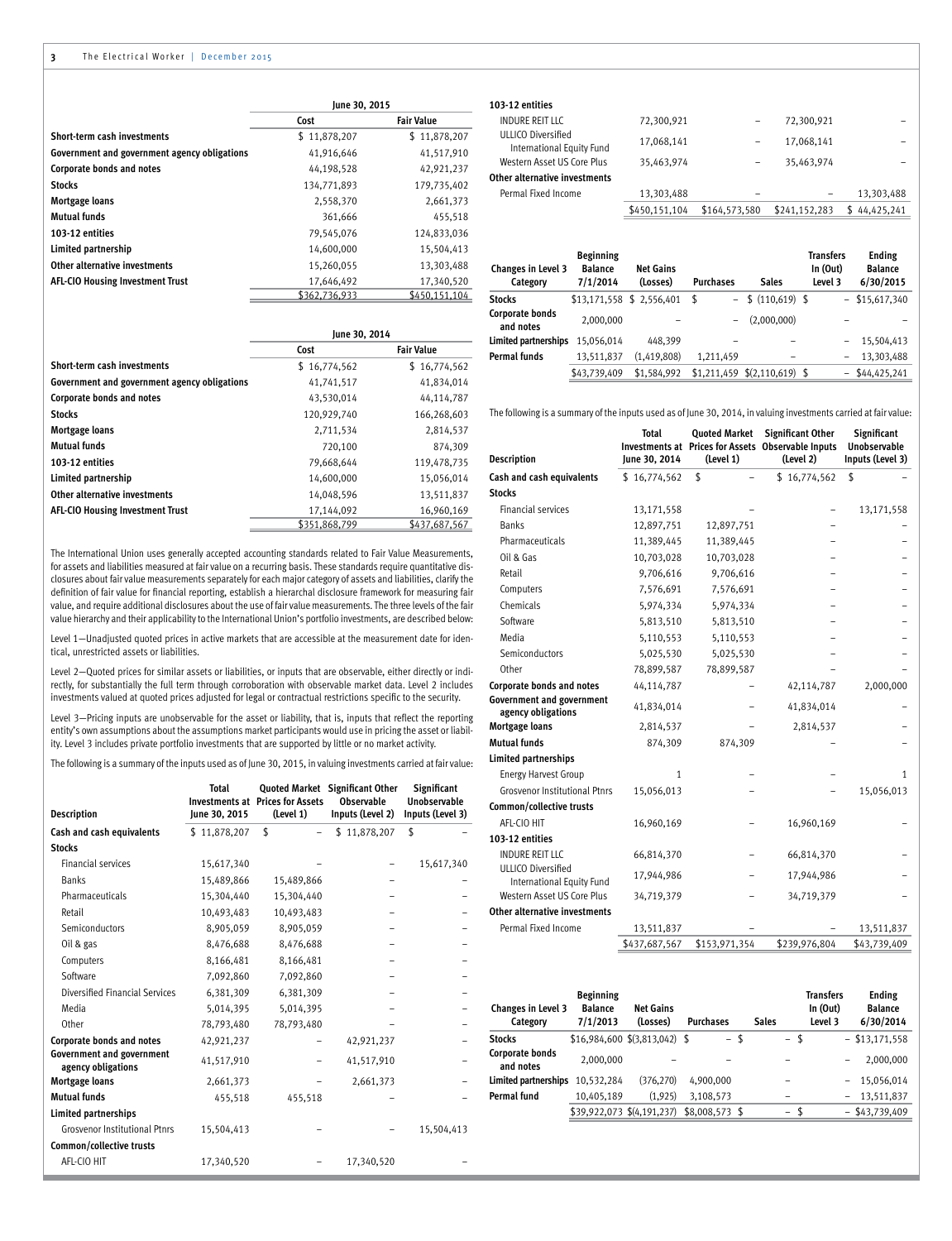Net gains (losses) (realized /unrealized) reported above are included in net appreciation (depreciation) in fair value of investments in the statement of activities for the year ended June 30, 2015 and 2014. The amount of the net gains (losses) related to investments held at June 30, 2015 and 2014 was \$1,584,992 and \$(4,191,238), respectively.

Investments for which fair values were determined using Level 2 inputs include investments in corporate bonds and notes, Government and government agency obligations, mortgage loans, and investments in common/collective trusts and 103-12 entities which report at net asset value per share. Investments in corporate bonds and notes, Government and government agency obligations and mortgage loans have been estimated using the market interest rates for securities of similar risks and maturities. Investments whose fair values have been based on reported net asset values per share include the investments in the AFL-CIO Housing Investment Trust, INDURE REIT LLC, ULLICO Diversified International Equity Fund, and Western Asset US Core Plus LLC.

The principal investment strategy of the AFL-CIO HIT is to construct and manage a portfolio composed primarily of mortgage securities, with higher yield, higher credit quality and similar interest rate risks as the Barclays Capital Aggregate Bond Index. The HIT uses a variety of strategies to maintain a risk profile comparable to its benchmark index. These strategies include, but are not limited to, managing the duration (a measure of interest rate sensitivity) of its portfolio within a range comparable to the benchmark index, and managing prepayment risk by negotiating prepayment restrictions for mortgage securities backed by multi-family housing projects, including market-rate housing, low-income housing, housing for the elderly or handicapped, intermediate care facilities, assisted living facilities and nursing homes.

The objective of investment in INDURE REIT LLC is to generate income and return through real estate investments. The objective of investment in ULLICO Diversified International Equity Fund is to seek long-term growth of capital consistent with risk reduction through diversification of its portfolio. The objective of investment in Western Asset US Core Plus LLC is to maximize long-term total return consistent with prudent investment management. The fund invests at least 70% of its total assets, either directly or indirectly through commingled investment vehicles, in investment grade debt and fixed income securities.

Investments for which fair values were determined using Level 3 inputs include stock, corporate bonds and notes, limited partnerships, and other alternative investments. The investment in corporate bonds and notes consists of a single investment of \$2,000,000 that is carried at its outstanding principal balance.

The fair value of the stock investment in ULLICO Inc. is determined by management based on annual valuations performed by an independent third party. The principal valuation technique is the dividend discount and discounted cash flow methodology while also using the guideline public companies and transactions multiples methodologies. The weighted average of each method is 50%, 25% and 25% respectively. The stock has been classified as Level 3 because it is not actively traded and there are no directly comparable inputs. The fair value of the limited partnership investment in Energy Harvest Group is based on management's determination that the investment is not readily marketable and the partnership has not generated any income since inception.

The fair value of the limited partnership investment in Grosvenor Institutional Partners is based on the International Union's ownership share of .2791% of total partnership net assets of approximately \$5.19B. Grosvenor invests primarily in portfolio funds whose fair values are reported at net asset value (NAV). If no such information is available, an estimated fair value is determined in good faith. Approximately 73% of Grosvenor's investments are based on Level 2 inputs and the remaining 27% on Level 3 inputs.

The fair value of the investment in Permal Fixed Income Holdings NV is based on the International Union's ownership share of .40% of total fund net assets of approximately \$3.68B. The fund's investments are made principally with portfolio managers who focus on the fixed income markets. The fair values of investments held by the fund are generally based on the last available price or NAV as reported and provided by open-ended underlying funds, agents, or sub-managers thereof. Approximately 95.4% of the fund's investments are valued using Level 1 and 2 investments, and 4.6% are based on Level 3 investments due to redemption restrictions.

#### **Note 4. Pension Plans**

The International Union maintains two defined benefit pension plans to cover all of its employees. Employer contributions to the plans are based on actuarial costs as calculated by the actuary. The actuarial valuations are based on the unit credit cost method as required under the Pension Protection Act of 2006.

The annual measurement date is June 30. The net periodic pension cost for the plans for the years ended June 30, 2015 and 2014 is summarized as follows:

|                                | 2015           | 2014         |
|--------------------------------|----------------|--------------|
| Service cost                   | \$14,121,208   | \$13,885,173 |
| Interest cost                  | 20,171,824     | 19,625,111   |
| Expected return on plan assets | (26, 686, 241) | (22,834,366) |
| Net amortization of loss       | 2,651,680      | 7,175,554    |
| Net periodic pension cost      | \$10,258,471   | \$17,851,472 |

Total amounts recognized as changes in unrestricted net assets separate from expenses and reported in the statement of activities as pension-related changes other than net periodic pension cost for the years ended June 30, 2015 and 2014 are as follows:

|                    | 2015        | 2014         |
|--------------------|-------------|--------------|
| Net actuarial gain | \$8.921.884 | \$41,209,373 |

Amounts that have not yet been recognized as components of net periodic pension cost as of June 30, 2015 consist of the following:

| Net actuarial loss | \$81,225,228 |
|--------------------|--------------|
|                    |              |

The net periodic pension cost is based on the following weighted-average assumptions at the beginning of the year:

|                                                     | 2015  | 2014  |
|-----------------------------------------------------|-------|-------|
| Discount rate                                       | 4.75% | 4.75% |
| Average rate of compensation increase               | 4.50% | 4.50% |
| Expected long-term rate of return on<br>plan assets | 7.00% | 7.00% |

The Plans' obligations and funded status as of June 30, 2015 and 2014 are summarized as follows:

|                                                                | 2015          | 2014          |
|----------------------------------------------------------------|---------------|---------------|
| Fair value of plan assets                                      | \$412,528,196 | \$396,835,242 |
| Projected benefit obligation                                   | 462,778,730   | 450.428.406   |
| Deficiency of plan assets over<br>projected benefit obligation | \$50,250,534  | \$53,593,164  |

Benefit obligations are based on the following weighted average assumptions at the end of the year:

|                                       | 2015  | 2014  |
|---------------------------------------|-------|-------|
| Discount rate                         | 4.75% | 4.75% |
| Average rate of compensation increase | 4.50% | 4.50% |

Employer contributions, employee contributions and benefit payments for the years ended June 30, 2015 and 2014 were as follows:

|                               | 2014         | 2014         |
|-------------------------------|--------------|--------------|
| <b>Employer contributions</b> | \$20,437,247 | \$20,037,967 |
| <b>Employee contributions</b> | 1.628.390    | 1.574.354    |
| <b>Benefit payments</b>       | 24,406,446   | 23,560,060   |

Total expected employer contributions for the year ending June 30, 2016 are \$18.1 million. Total expected benefit payments for the next 10 fiscal years are as follows:

| Year ending June 30, 2016 | \$25,778,123 |
|---------------------------|--------------|
| 2017                      | 26, 344, 127 |
| 2018                      | 26,904,868   |
| 2019                      | 27,568,110   |
| 2020                      | 28,336,870   |
| Years 2021 - 2025         | 153,841,785  |

The expected long-term rate of return on plan assets of 7% reflects the average rate of earnings expected on plan assets invested or to be invested to provide for the benefits included in the benefit obligations. The assumption has been determined by reflecting expectations regarding future rates of return for plan investments, with consideration given to the distribution of investments by asset class and historical rates of return for each individual asset class.

Total pension plan weighted-average asset allocations at June 30, 2015 and 2014, by asset category, are as follows:

| Asset category            | 2014 | 2014 |
|---------------------------|------|------|
| Cash and cash equivalents | 5%   | 6%   |
| <b>Equity securities</b>  | 61%  | 59%  |
| <b>Debt securities</b>    | 20%  | 20%  |
| Real estate and other     | 14%  | 15%  |
|                           | 100% | 100% |

The plans' investment strategies are based on an expectation that equity securities will outperform debt securities over the long term, and that the plans should maximize investment return while minimizing investment risk through appropriate portfolio diversification. All investments are actively managed by a diversified group of professional investment managers, whose performance is routinely evaluated by a professional investment consultant. Target allocation percentages are 50% for equities, 30% for fixed income securities, 13% for real estate, and 7% for other investments (principally limited partnerships).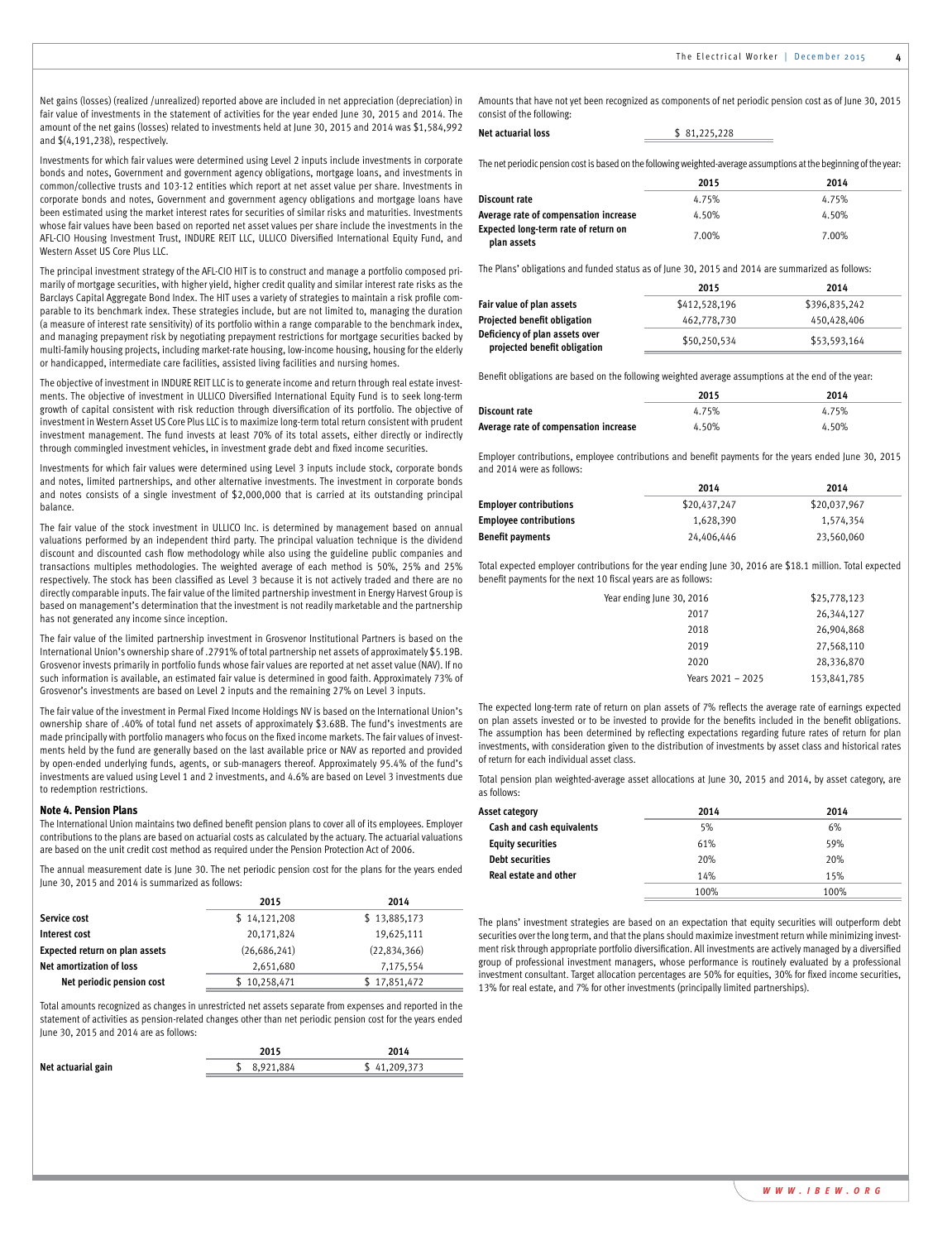| <b>Description</b>                                   | <b>Total</b><br><b>Investments at</b><br>June 30, 2015 | <b>Quoted Market</b><br><b>Prices for</b><br><b>Assets</b><br>(Level 1) | <b>Other</b><br><b>Observable</b><br>Inputs<br>(Level 2) | Significant<br><b>Unobservable</b><br>Inputs<br>(Level 3) |
|------------------------------------------------------|--------------------------------------------------------|-------------------------------------------------------------------------|----------------------------------------------------------|-----------------------------------------------------------|
| <b>Unitized Pool Investments</b>                     |                                                        |                                                                         |                                                          |                                                           |
| Cash and cash equivalents                            | \$<br>15,886                                           | 15,886<br>\$                                                            | \$                                                       | \$                                                        |
| Common stock                                         | 143,082,775                                            | 143,082,775                                                             |                                                          |                                                           |
| Preferred stock                                      | 98,963                                                 | 98,963                                                                  |                                                          |                                                           |
| Corporate bonds                                      | 16,100,631                                             |                                                                         | 16,100,631                                               |                                                           |
| U.S. Government and government<br>agency obligations | 25,964,642                                             | 7,768,301                                                               | 18,196,341                                               |                                                           |
| Common/collective trusts                             | 116,244,588                                            |                                                                         | 47,273,929                                               | 68,970,659                                                |
| Limited partnership                                  | 6,669,552                                              |                                                                         |                                                          | 6,669,552                                                 |
| 103-12 entities                                      | 72,776,098                                             |                                                                         | 72,776,098                                               |                                                           |
| Other alternative investments                        | 8,611,381                                              | 1,160,007                                                               |                                                          | 7,451,374                                                 |
| Total                                                | 389,564,516                                            | 152,125,932                                                             | 154,346,999                                              | 83,091,585                                                |
| <b>Non-Pool Investments</b>                          |                                                        |                                                                         |                                                          |                                                           |
| Cash and cash equivalents                            | 637,925                                                | 637,925                                                                 |                                                          |                                                           |
| Common/collective trusts                             | 6,157,619                                              |                                                                         |                                                          | 6,157,619                                                 |
| Canadian Government obligations                      | 3,300,950                                              | 1,476,488                                                               | 1,824,462                                                |                                                           |
| Corporate obligations                                | 8,494,537                                              |                                                                         | 8,494,537                                                |                                                           |
| Common stocks                                        | 19,747,560                                             | 19,747,560                                                              |                                                          |                                                           |
| Pooled investment fund                               | 1,648,860                                              |                                                                         | 1,648,860                                                |                                                           |
| Total                                                | 39,987,451                                             | 21,861,973                                                              | 11,967,859                                               | 6,157,619                                                 |
| <b>Other Assets and Liabilities</b>                  |                                                        |                                                                         |                                                          |                                                           |
| Accrued investment<br>income receivable              | 520,946                                                | 520,946                                                                 |                                                          |                                                           |
| Accounts payable and<br>accrued expenses             | (296, 925)                                             | (296, 925)                                                              |                                                          |                                                           |
| Net transactions pending settlement                  | (8, 118, 032)                                          | (8, 118, 032)                                                           |                                                          |                                                           |
|                                                      | (7,894,011)                                            | (7,894,011)                                                             |                                                          |                                                           |
| Net assets, total                                    | 421,657,956                                            | 166,093,894                                                             | 166,314,858                                              | 89,249,204                                                |
| Less: share to other employers                       | (9, 129, 760)                                          |                                                                         | (6,669,497)                                              | (2,460,263)                                               |
| Fair value of plan assets                            | \$412,528,196                                          | \$166,093,894                                                           | \$159,645,361                                            | \$86,788,941                                              |

The following is a summary of the inputs used as of June 30, 2015, in valuing the assets carried at fair value by the two plans:

The following is a summary of the inputs used as of June 30, 2014, in valuing the assets carried at fair value by the two plans:

| <b>Description</b>                                   | <b>Total</b><br>Investments at<br>June 30, 2014 | <b>Quoted Market</b><br><b>Prices for</b><br><b>Assets</b><br>(Level 1) | <b>Other</b><br><b>Observable</b><br>Inputs<br>(Level 2) | Significant<br><b>Unobservable</b><br>Inputs<br>(Level 3) |
|------------------------------------------------------|-------------------------------------------------|-------------------------------------------------------------------------|----------------------------------------------------------|-----------------------------------------------------------|
| <b>Unitized Pool Investments</b>                     |                                                 |                                                                         |                                                          |                                                           |
| Cash and cash equivalents                            | \$<br>5,857                                     | \$<br>5,857                                                             | \$                                                       | \$                                                        |
| Common stock                                         | 135,048,624                                     | 135,048,624                                                             |                                                          |                                                           |
| Corporate bonds                                      | 14,499,828                                      |                                                                         | 14,499,828                                               |                                                           |
| U.S. Government and government<br>agency obligations | 25,514,730                                      | 6,271,569                                                               | 19,243,161                                               |                                                           |
| Mutual funds                                         | 12,808,646                                      | 12,808,646                                                              |                                                          |                                                           |
| Common / collective trusts                           | 105,327,623                                     |                                                                         | 44,022,499                                               | 61,305,124                                                |
| Limited partnership                                  | 6,476,669                                       |                                                                         |                                                          | 6,476,669                                                 |
| 103-12 entities                                      | 60,930,766                                      |                                                                         | 60,930,766                                               |                                                           |
| Other alternative investments                        | 7,568,072                                       |                                                                         |                                                          | 7,568,072                                                 |
| Total                                                | 368,180,815                                     | 154,134,696                                                             | 138,696,254                                              | 75,349,865                                                |
| <b>Non-Pool Investments</b>                          |                                                 |                                                                         |                                                          |                                                           |
| Cash and cash equivalents                            | 630,259                                         | 630,259                                                                 |                                                          |                                                           |
| Common/collective trust                              | 7,856,413                                       |                                                                         |                                                          | 7,856,413                                                 |
| Canadian Government obligations                      | 4,158,421                                       | 1,596,784                                                               | 2,561,637                                                |                                                           |
| Corporate obligations                                | 9,370,496                                       |                                                                         | 9,370,496                                                |                                                           |
| Common stocks                                        | 22,538,767                                      | 22,538,767                                                              |                                                          |                                                           |
| <b>Mutual Funds</b>                                  | 1,986,986                                       |                                                                         | 1,986,986                                                |                                                           |
| Total                                                | 46,541,342                                      | 24,765,810                                                              | 13,919,119                                               | 7,856,413                                                 |
| <b>Other Assets and Liabilities</b>                  |                                                 |                                                                         |                                                          |                                                           |
| Cash                                                 | 13,179                                          | 13,179                                                                  |                                                          |                                                           |
| Accrued investment<br>income receivable              | 504,020                                         | 504,020                                                                 |                                                          |                                                           |
| Accounts payable and<br>accrued expenses             | (259, 806)                                      | (259, 806)                                                              |                                                          |                                                           |
| Net transactions pending settlement                  | (10, 232, 628)                                  | (10, 232, 628)                                                          |                                                          |                                                           |

| Net assets, total                                                                                            | 404,746,922                         | 168,925,271                    | 152,615,373                                    | 83,206,278     |
|--------------------------------------------------------------------------------------------------------------|-------------------------------------|--------------------------------|------------------------------------------------|----------------|
| Less share to other employers                                                                                | (7,911,680)                         |                                | (6, 296, 093)                                  | (1,615,587)    |
| Fair value of plan assets                                                                                    |                                     |                                | \$396,835,242 \$168,925,271 \$146,319,280      | \$81,590,691   |
| The following is a summary of the changes in Level 3 investments for the years ended June 30, 2015 and 2014: |                                     |                                |                                                |                |
| Changes in Level 3<br>Category                                                                               | Common/<br><b>Collective Trusts</b> | Limited<br><b>Partnerships</b> | <b>Other Alternative</b><br><b>Investments</b> | <b>Total</b>   |
| Beginning balance - 7/1/2014                                                                                 | \$69,161,537                        | \$6,476,669                    | \$7,568,072                                    | \$83,206,278   |
| Net gains (losses)<br>(realized/unrealized)                                                                  | 9,227,191                           | 192,883                        | (795, 243)                                     | 8,624,831      |
| <b>Purchases</b>                                                                                             | 82,498,224                          |                                | 678,545                                        | 83,176,769     |
| <b>Sales</b>                                                                                                 | (85, 758, 674)                      |                                |                                                | (85, 758, 674) |
| Transfers in/out Level 3                                                                                     |                                     |                                |                                                |                |
|                                                                                                              |                                     |                                |                                                |                |
| Ending balance $-6/30/2015$                                                                                  | \$75,128,278                        | \$6,669,552                    | \$7,451,374                                    | \$89,249,204   |
| Changes in Level 3<br>Category                                                                               | Common/<br><b>Collective Trusts</b> | Limited<br>Partnerships        | <b>Other Alternative</b><br><b>Investments</b> | <b>Total</b>   |
| Beginning balance - 7/1/2013                                                                                 | \$64,438,036                        | \$5,837,939                    | \$6,936,793                                    | \$77,212,768   |
| Net gains (losses)<br>(realized/unrealized)                                                                  | 5,781,307                           | 638,730                        | (11, 243)                                      | 6,408,794      |
| <b>Purchases</b>                                                                                             | 96,212,888                          |                                | 642,522                                        | 96,855,410     |
| <b>Sales</b>                                                                                                 | (97, 270, 694)                      |                                |                                                | (97, 270, 694) |
| Transfers in/out Level 3                                                                                     |                                     |                                |                                                |                |

 $(9,975,235)$   $(9,975,235)$ 

The International Union maintains a Supplemental Plan under Internal Revenue Code Section 457 to pay pension benefits required under its Constitution that cannot be paid from its qualified defined benefit plans. The liability for amounts due under the Supplemental Plan have been actuarially determined and total \$473,485 and \$866,900 as of June 30, 2015 and 2014, respectively. The International Union also contributes to a multiemployer defined benefit pension plan on behalf of its employees. Contributions to this plan were \$1,030,611 and \$996,050 for the years ended June 30, 2015 and 2014, respectively.

#### **Note 5. Postretirement Benefits**

In addition to providing pension benefits, the International Union provides certain health care, life insurance and legal benefits for substantially all employees who reach normal retirement age while working for the International Union.

Postretirement benefit costs for the years ended June 30, 2015 and 2014 include the following components:

|                                    | 2015         | 2014         |
|------------------------------------|--------------|--------------|
| Service cost                       | \$6,616,000  | \$7,190,000  |
| Interest cost                      | 7,866,000    | 7,811,000    |
| Amortization of prior service cost | (1,699,000)  | (1,699,000)  |
| Total postretirement benefit cost  | \$12,783,000 | \$13,302,000 |

The accumulated postretirement benefit obligation and funded status at June 30, 2015 and 2014 are as follows:

|                                                                        | 2015          | 2014          |
|------------------------------------------------------------------------|---------------|---------------|
| Postretirement benefit obligation                                      | \$170,077,000 | \$168,967,000 |
| Fair value of plan assets                                              |               |               |
| <b>Excess of postretirement benefit</b><br>obligation over plan assets | \$170,077,000 | \$168,967,000 |

The above postretirement benefit cost does not represent the actual amount paid (net of estimated Medicare Part D subsidies) of \$6,692,000 and \$6,489,000 for the years ended June 30, 2015 and 2014, respectively. The net actuarial loss that will be amortized from unrestricted net assets into net periodic benefit cost during 2016 is \$6,091,000.

Weighted-average assumptions used to determine net postretirement benefit cost at beginning of year:

|               | 2015  | 2014  |  |
|---------------|-------|-------|--|
| Discount rate | 4.75% | 4.75% |  |

Weighted-average assumptions used to determine benefit obligations at end of year:

|               | 2015  | 2014  |
|---------------|-------|-------|
| Discount rate | 4.75% | 4.75% |

The assumed health care cost trend rates used to measure the expected cost of benefits for the year ended June 30, 2015, were assumed to increase by 8.0% for medical, 8.0% for drugs, 4.25% for dental/vision, 6.0% for Medicare Part B premiums, and 3% for legal costs. Thereafter, rates for increases in medical, dental, drug costs and the Medicare Part D subsidy were assumed to gradually decrease until they reach 4.25% after 2028. If the assumed rates increased by one percentage point, it would increase the benefit obligation and net periodic benefit cost as of June 30, 2015 by \$26,652,000 and \$2,861,000, respectively. However, if the assumed rates decreased by one percentage point, it would decrease the benefit obligation and net periodic benefit cost as of June 30, 2015 by \$21,903,000 and \$2,262,000, respectively.